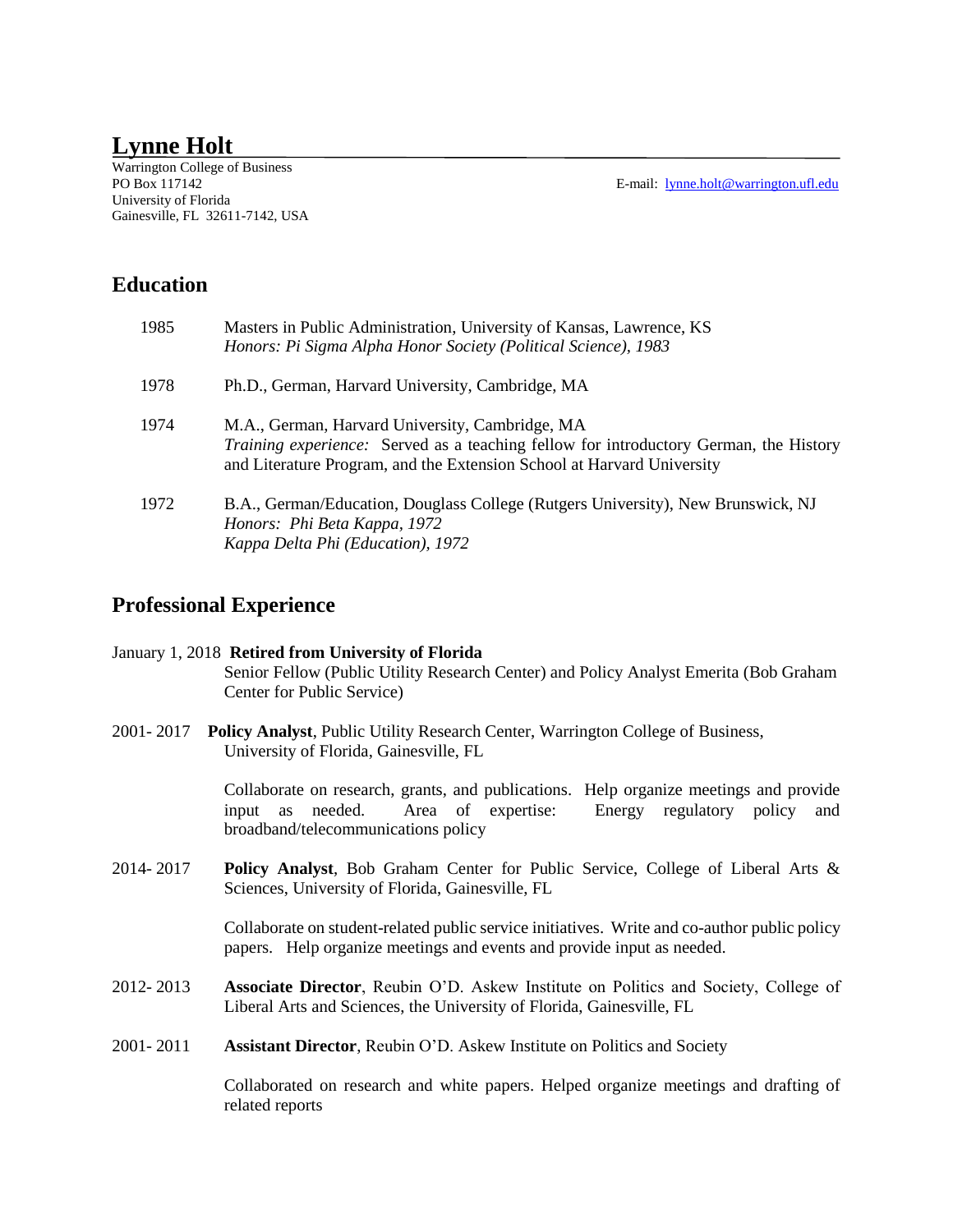2004- 2011 **Research Analyst**, Bureau of Economic and Business Research, Warrington College of Business, University of Florida, Gainesville, FL

> Collaborated on various research projects related to economic and demographic policies affecting Florida. The collaboration is ongoing on a project-specific basis.

1983-2001 **Principal Analyst**, Kansas Legislative Research Department, Topeka, KS

Served as fiscal analyst (1983-1988) and research analyst (1988-1989). Made oral presentations on research and analysis related to utility, commerce, and economic development issues. Wrote numerous reports and memoranda for legislative committees on a wide array of policy issues.

Provided technical staff support to various public-private task forces, such as the Kansas Universal Service Fund Working Committee, the Task Force on Retail Wheeling, and the Kansas Council on Privatization. Analyzed state agency budgets for legislative budget committees and subcommittees.

#### 1980-1983 **Energy Research Analyst**, Kansas Corporation Commission, Topeka, KS

Helped create state residential energy conservation programs. Formulated policy recommendations for the Commission. Made written and oral presentations on energy conservation and electric and gas utility regulation to interested organizations throughout Kansas. Wrote legislative testimony for the Commission and served as a legislative liaison.

1978-1979 **Lecturer**, Modern Languages Department, Boston University, Boston, MA Taught beginning, intermediate, and advanced German to undergraduate students.

## **Research**

## **Journals**

#### **Public Utility Research Center**

**Holt, Lynne**. 2016. "The Importance of the Regulatory Framework for U.S. Electric Utility Creditworthiness," *The Electricity Journal*, 29(3): 13-18. This article is a modified version of a PURC working paper "U.S. Electric Utility Creditworthiness--Why the Regulatory Framework Matters," February 9, 2016.

[http://warrington.ufl.edu/centers/purc/purcdocs/papers/1602\\_Holt\\_Electric\\_Utility\\_Creditworthiness.pdf.](http://warrington.ufl.edu/centers/purc/purcdocs/papers/1602_Holt_Electric_Utility_Creditworthiness.pdf)

**Holt, Lynne and Mary Galligan.** 2015. "Florida's Proposed Constitutional Amendment on Local Solar Electricity Supply," *The Electricity Journal*, 28(4): 66-77.

**Holt, Lynne and Mary Galligan.** 2013. "States' RPS Policies: Serving the Public Interest?" *The Electricity Journal*, 26(10): 16-23.

**Holt, Lynne and Mary Galligan.** 2013. "Energy Efficiency Policies as Part of Carbon Reduction

February 2019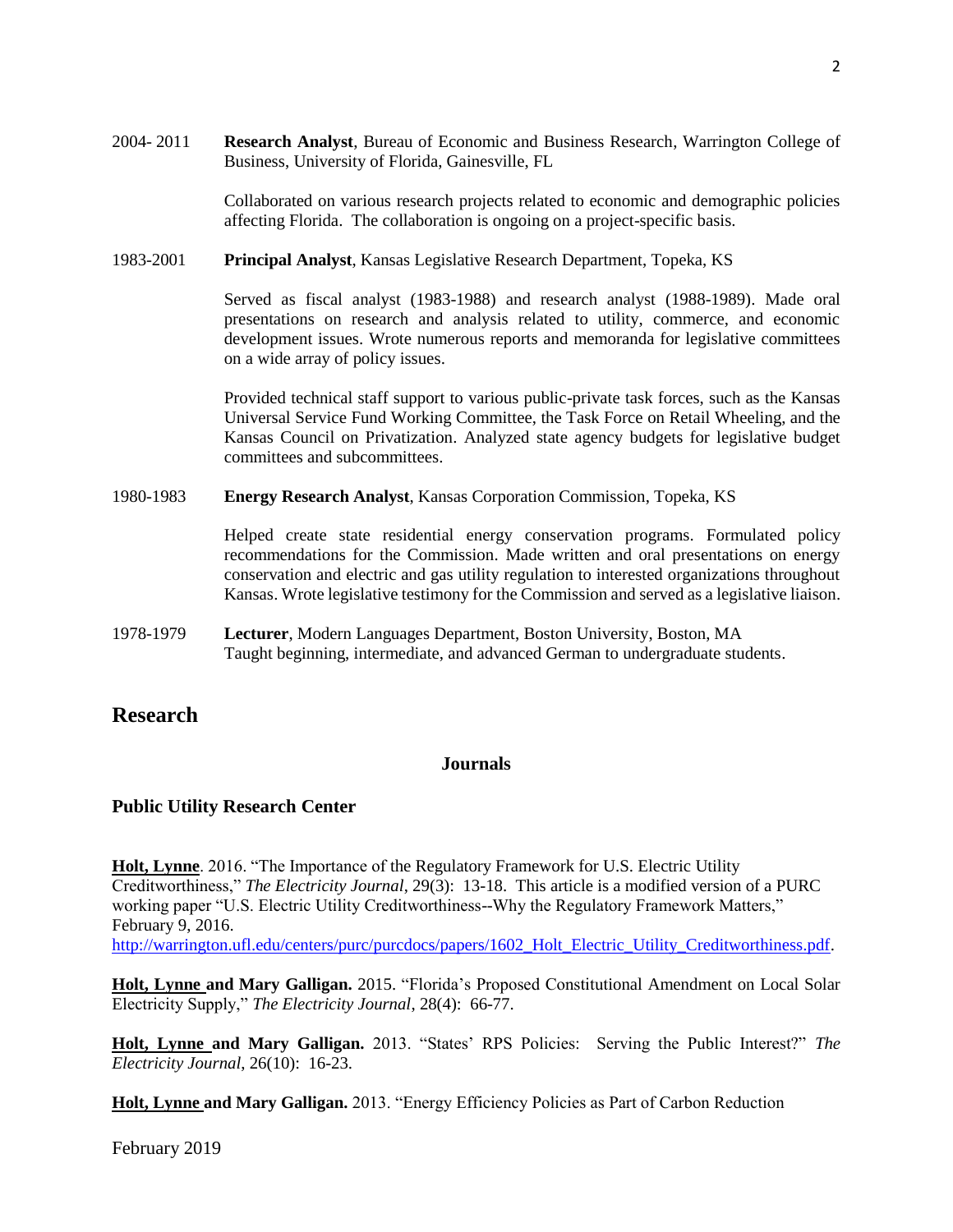Efforts: Lessons from the EU for the U.S." *The Electricity Journal*, 26(7): 33-42.

**Holt, Lynne and Mary Galligan.** 2013. "Mapping the Field: Retrospective of the Federal Universal Service Programs," *Telecommunications Policy*, 37(9): 773-793.

**Holt, Lynne, and Mary Galligan.** 2012. "Is It Time to Recreate the E-rate Program?" *Federal Communications Law Journal*, 64(2): 275-317.

**Holt, Lynne and Theodore Kury.** 2011. "Florida's Storm Hardening Effort: A New Paradigm for State Utility Regulators." *The Electricity Journal*, 24(4):1-10.

**Holt, Lynne and Mary Galligan.** 2010. "Déjà vu or New Horizons?" *Public Utilities Fortnightly*, 148(9):54-61.

**Holt, Lynne, Paul Sotkiewicz, and Sanford Berg**. 2010. "Nuclear Power Expansion: Thinking About Uncertainty." *The Electricity Journal*, 23(15):26-33.

**Holt, Lynne, and Mark A. Jamison.** 2009. "Broadband and Contributions to Economic Growth: Lessons from the U.S. Experience." *Telecommunications Policy,* 33(10-11): 575-581.

**Holt, Lynne, and Theodore Kury.** 2009. "Florida's Plans to Finance New Nuclear Plants." *Bulletin of the Atomic Scientists*, 65(4):31-40.

**Holt, Lynne, and Mary Galligan.** 2008. "State and Federal Policies to Accelerate Broadband Deployment: A Policy Checklist." *CommLaw Conspectus: Journal of Communications Law & Policy* 17(1):141-185.

**Holt, Lynne, Paul Sotkiewicz, and Sanford V. Berg.** 2008. "(When) to Build or Not to Build?: The Role of Uncertainty in Nuclear Power Expansion." *Texas Journal of Oil, Gas, and Energy Law* 3(2):174-217.

**Holt, Lynne, and Mark A. Jamison.** 2008. "Federal Regulation and Competitive Access to Multiple-Unit Premises: More Choice in Communications Services?" *Journal on Telecommunications and High Technology Law* 6(2):425-454*.*

**Holt, Lynne, and Mark A. Jamison.** 2007. "Re-Evaluating FCC Policies Concerning the Lifeline and Link-Up Programs." *Journal on Telecommunications and High Technology Law*, 5(2):393-412.

**Jamison, Mark A., Lynne Holt, and Sanford V. Berg.** 2005. "Measuring and Mitigating Regulatory Risk in Private Infrastructure Investment." *The Electricity Journal*, 18(6):36-45.

**Holt, Lynne.** 2005. "Utility Service Quality—Telecommunications, Electricity, Water." *Utilities Policy-Special Issue*, 13(3):189-200.

**Sotkiewicz, Paul M., and Lynne Holt.** 2005. "Public Utility Commission Regulation and Cost Effectiveness of Title IV: Lessons for CAIR." *The Electricity Journal*, 18(8):68-80.

**Berg, Sanford V., and Lynne Holt.** 2002. "Strategic Considerations for Improving Water Sector Performance." *Water 21*, (August):51-54.

**Berg, Sanford V., and Lynne Holt.** 2002. "Strategies for Private Participation: Matching Vision with Performance." *Water 21*, (June):49-51.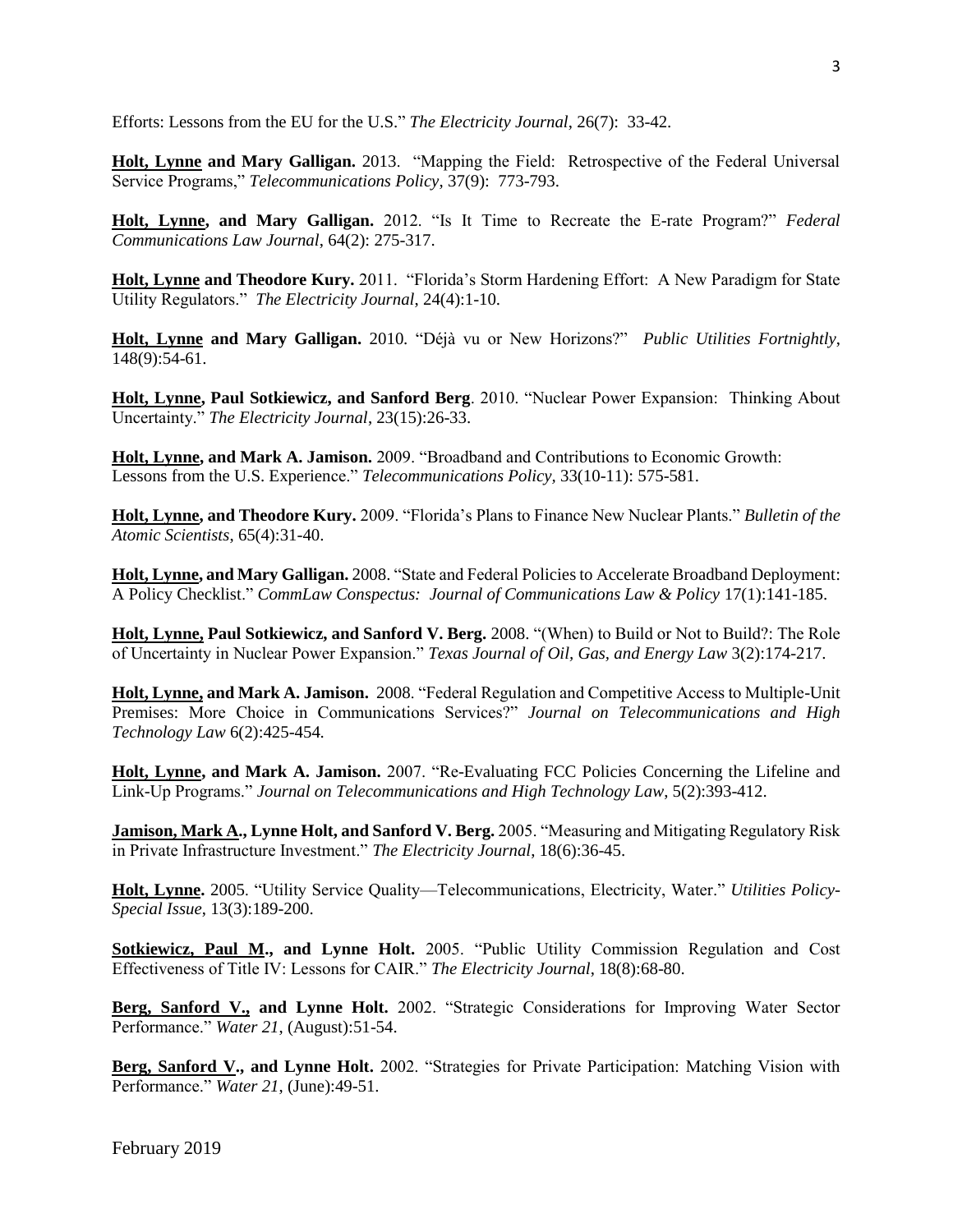**Berg, Sanford V., and Lynne Holt.** 2002. "Scorecards for Utilities and Regulators." *Water 21*, (April):51- 53.

**Berg, Sanford V., and Lynne Holt.** 2002. "Pricing: The Most Dangerous and Most Important Decision." *Water 21*, (February):54-57.

**Berg, Sanford V., and Lynne Holt.** 2001. "Investments Delayed, Service Denied: Regulatory Functions and Sector Performance." *Water 21*, (December):60-62.

### **Chapters in Books**

#### **Public Utility Research Center**

**Holt, Lynne and Mary Galligan.** 2014. "EU Energy Efficiency Regulation and Governance: Lessons for the US?" in *Research Handbook in International Energy Law*, ed. Kim Talus, Ch. 17. U.K.: Edward Elgar Publishing Ltd.

#### **Bureau of Economic and Demographic Research**

**Holt, Lynne and Bob Lotfinia.** 2008. "Florida's Education System." In *Government and Politics in*  Florida, 3<sup>rd</sup> edition, ed. J. Edwin Benton, 328-356. Gainesville: University Press of Florida.

**Holt, Lynne, and David Denslow.** 2005. "PK-12 Education Trends." In *Tough Choices: Shaping Florida's Future,* eds. David Denslow and Carol Weissert, 175- 282. Gainesville and Tallahassee: University of Florida and Florida State University.

<http://collinsinstitute.fsu.edu/files/toughchoices05/ToughChoices05-Full.pdf>

## **Technical Reports-Externally Funded Contracts**

#### **Bureau of Economic and Demographic Research**

**Dewey, Jim, Dave Denslow, Belen Chavez, Henrique Romero, and Lynne Holt.** March 15, 2011. "Analysis of a Florida Beverage Container Deposit Refund System," Bureau for Economic and Business Research, University of Florida.

**Dewey, Jim, Dave Denslow, Lynne Holt, Ted Kury, Eve Irwin, Belen Chavez, Henrique Romero, Katie Thomason, and Travis Hornsby.** February 11, 2010. "High Value-Added Green Economic Development for Sarasota County," Bureau for Economic and Business Research, University of Florida.

**Holt, Lynne.** August 17, 2007 (Revised). "Economic Aspects of Potential Legal Challenges to Save Our Homes Portability Proposals." In University of Florida, *Final Report: Analytical Services Related to Property Taxation. Part 2: Revenue Component*. Submitted to Florida Legislature Office of Economic and Demographic Research, 200-219. Updated from February 2007 *Florida Focus* with same title.

**Holt, Lynne.** August 17, 2007 (Revised). "Sales Tax Replacement for Property Taxes in Florida: Who Wins? Who Loses?" In University of Florida, *Final Report: Analytical Services Related to Property*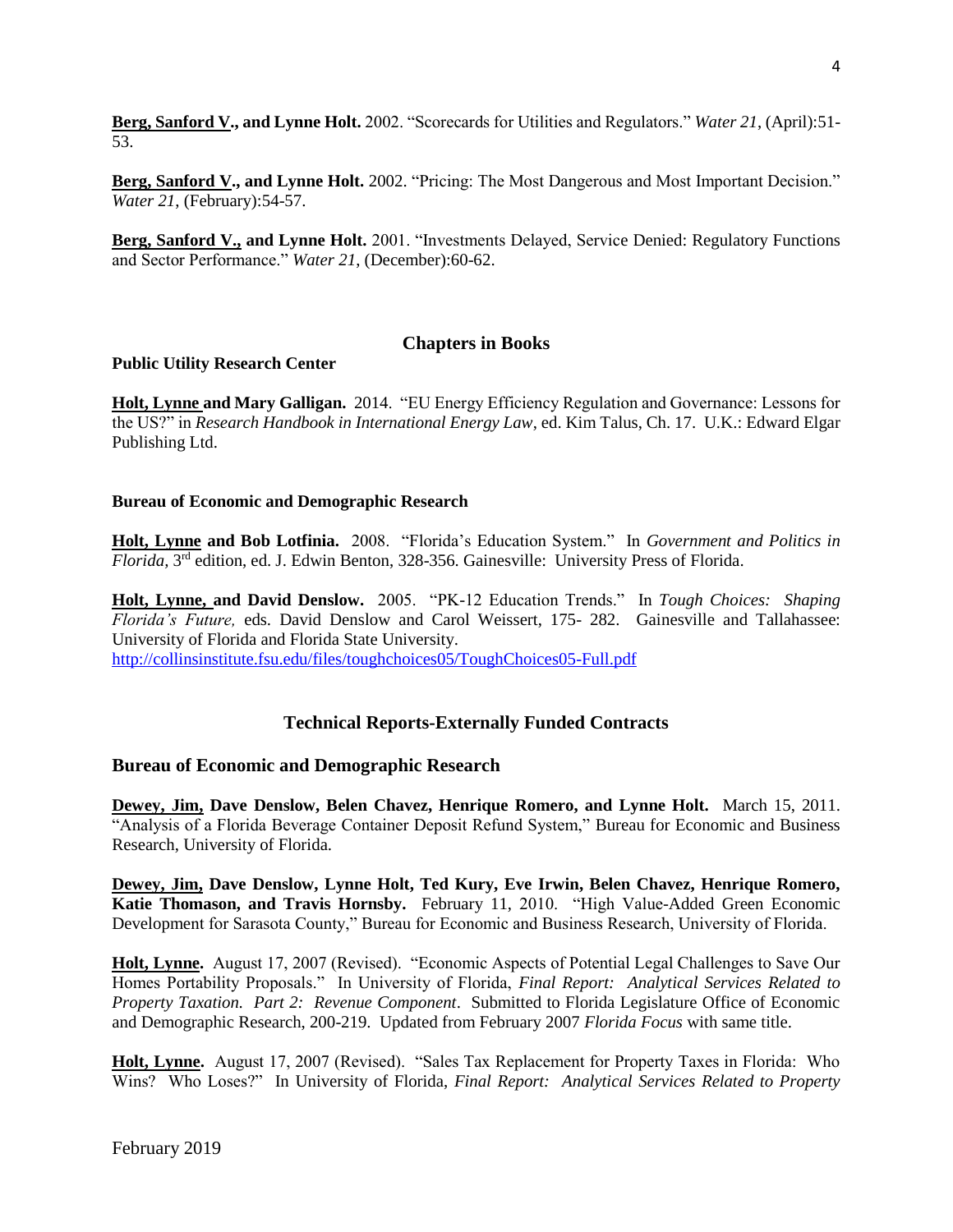*Taxation. Part 2: Revenue Component*. Submitted to Florida Legislature Office of Economic and Demographic Research, 180-199.

**Dewey, James, David Denslow, David Lenze, and Lynne Holt.** October 7, 2003. "Pedestrian Safety." Prepared for the State of Florida Department of Transportation. [http://www.dot.state.fl.us/research-center/Completed\\_Proj/Summary\\_PL/FDOT\\_BC354\\_44\\_Ped\\_rpt.pdf](http://www.dot.state.fl.us/research-center/Completed_Proj/Summary_PL/FDOT_BC354_44_Ped_rpt.pdf)

**Dewey, James, David Denslow, Jill Boylston Herndon, and Lynne Holt.** July 18, 2003. "Intermodal Transportation." Prepared for the State of Florida Department of Transportation.

## **Grants and Contracts**

### **Public Utility Research Center**

"Integrating Planned Maintenance, Building Performance, and Utility Services: An Exploration of Institutional and Operational Paths Forward," Research study in progress. For the Office of Chief Operating Officer, University of Florida [Hal Knowles, Ted Kury, Jennison Kipp].

Critique by Florida Energy Systems Consortium (FESC) of America Job Project's Report "The America Jobs Project: Florida State Roadmap to Clean Energy Jobs," July 10, 2015. Prepared for American Jobs Project; academic partner and Co-PI [Jennifer Sinclair, Janan Balaban].

"Florida Multifamily Efficiency Opportunities Study," January 9, 2015. Prepared for the Florida Department of Agriculture and Consumer Services, Office of Energy; researcher and co-author of report [Mark Jamison, Theodore Kury, Michelle Phillips, Lynn Jarrett, Pierce Jones, Craig Miller, Jennison Kipp Searcy, Nicholas Taylor, David Chasar, Jeremy Nelson, Jeffrey Sonne, Robin Vieira]. [http://www.freshfromflorida.com/content/download/60388/1263496/MFEOpportunities\\_FinalReport\\_1-](http://www.freshfromflorida.com/content/download/60388/1263496/MFEOpportunities_FinalReport_1-9-15.pdf) [9-15.pdf.](http://www.freshfromflorida.com/content/download/60388/1263496/MFEOpportunities_FinalReport_1-9-15.pdf)

"Evaluation of Florida's Energy Efficiency and Conservation Act," December 7, 2012. Prepared for the Florida Public Service Commission; researcher and co-author of report [Mary Galligan, Mark Jamison, Theodore Kury, Edward Regan, Pierce Jones, Jennison Kipp, Nicholas Taylor, Rajnish Barua] Also PURC working paper:

http://warrington.ufl.edu/centers/purc/purcdocs/papers/1217 Galligan Evaluation of Floridas.pdf.

"Strategic Planning for Florida Governmental Broadband Capabilities," February 28, 2011. Prepared for Florida Department of Management Services; researcher and co-author of report [Mark Jamison P.I. and David Brevitz, Project Leader].

<http://warrington.ufl.edu/purc/docs/StrategicPlanFLGovBroadbandCapabilities.pdf>

Research on Lifeline and Link-Up Services in Florida (2005-2006); researcher and co-author of report [Mark Jamison P.I.]

#### **The Bob Graham Center for Public Service**

"Turbovote IT Integration Research Project," February 2016. Survey administration for analysis by Renee Bricker and Nathan Price University of North Georgia and funded by Democracy Works; PI for Florida grant with Kevin Baron, Graduate Assistant.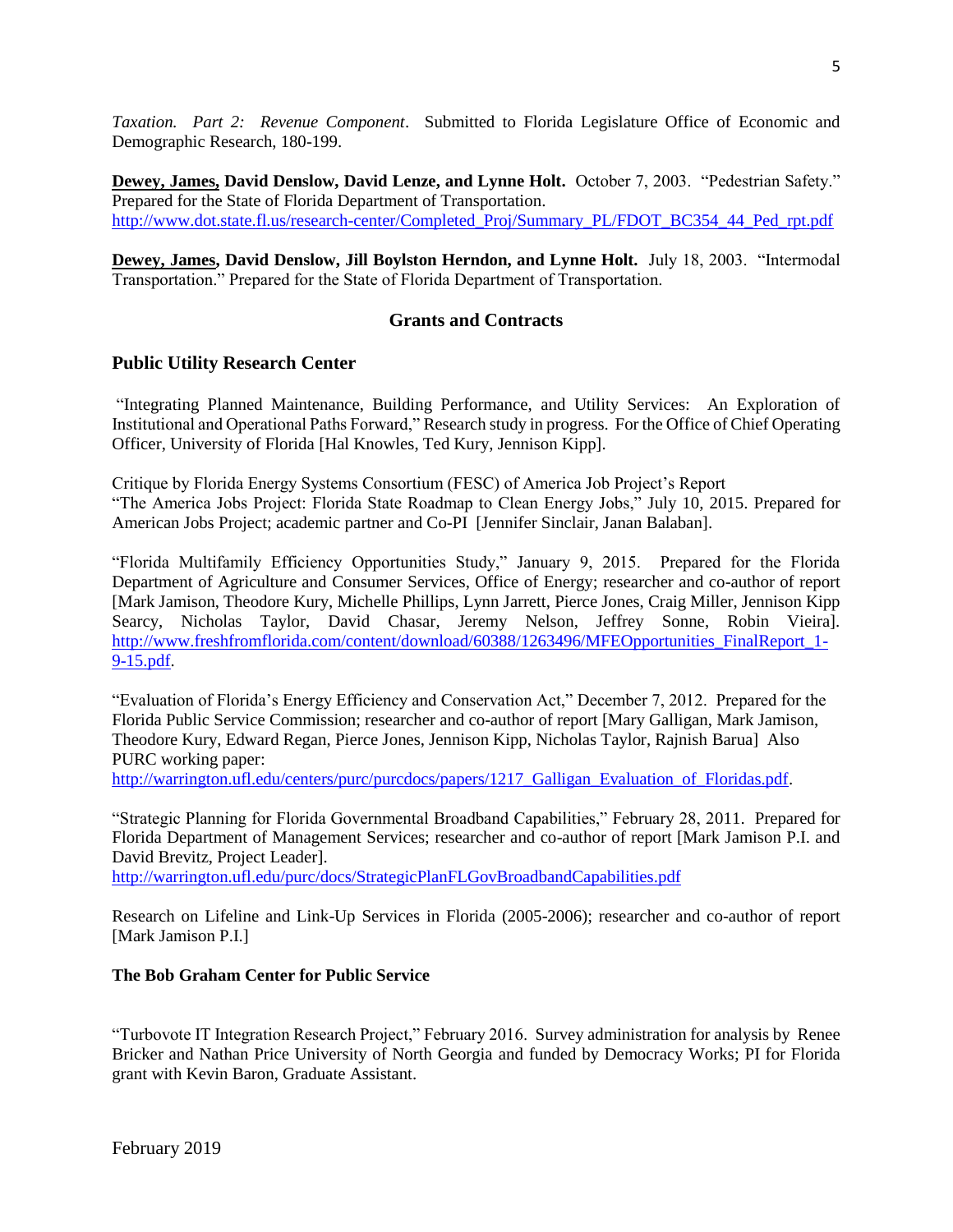## **Miscellaneous Essays and Publications**

## **The Bob Graham Center for Public Service**

**Holt, Lynne and Mary Galligan**. 2017. "Subsidized Housing Enforcement Policy: What Next?" The Bob Graham Center for Public Service, University of Florida. [http://bobgrahamcenter.ufl.edu/sites/default/files/Subsidized%20Housing%20enforcement%20Policy%20](http://bobgrahamcenter.ufl.edu/sites/default/files/Subsidized%20Housing%20enforcement%20Policy%20What%20Next%20Final.pdf) [What%20Next%20Final.pdf,](http://bobgrahamcenter.ufl.edu/sites/default/files/Subsidized%20Housing%20enforcement%20Policy%20What%20Next%20Final.pdf)

**Holt, Lynne and Mary Galligan**. 2017. "Partisan Views on Voter Registration as Reflected by the Media: Any Path Forward?" The Bob Graham Center for Public Service, University of Florida. [http://www.bobgrahamcenter.ufl.edu/sites/default/files/Partisan%20Views%20on%20Voter%20%20Regi](http://www.bobgrahamcenter.ufl.edu/sites/default/files/Partisan%20Views%20on%20Voter%20%20Registration%20final%20June_25_2017.pdf) [stration%20final%20June\\_25\\_2017.pdf.](http://www.bobgrahamcenter.ufl.edu/sites/default/files/Partisan%20Views%20on%20Voter%20%20Registration%20final%20June_25_2017.pdf)

**Holt, Lynne.** 2017. "The Case for an Integrated Approach to Early Childhood Development." The Bob Graham Center for Public Service, University of Florida. [http://www.bobgrahamcenter.ufl.edu/sites/default/files/Final%20The%20Case%20for%20an%20Integrat](http://www.bobgrahamcenter.ufl.edu/sites/default/files/Final%20The%20Case%20for%20an%20Integrated%20Approach%20to%20Early%20Childhood%20Development%20March%2020.pdf) [ed%20Approach%20to%20Early%20Childhood%20Development%20March%2020.pdf.](http://www.bobgrahamcenter.ufl.edu/sites/default/files/Final%20The%20Case%20for%20an%20Integrated%20Approach%20to%20Early%20Childhood%20Development%20March%2020.pdf)

**Holt, Lynne and Mary Galligan**. 2016. "Health Insurance Coverage in Florida and the Nation-- Will I be Covered Tomorrow?" The Bob Graham Center for Public Service, University of Florida. [http://www.bobgrahamcenter.ufl.edu/sites/default/files/Health%20Insurance%20Coverage%20in%20Flor](http://www.bobgrahamcenter.ufl.edu/sites/default/files/Health%20Insurance%20Coverage%20in%20Florida%20and%20the%20Nation%20final%20NOVEMBER%20252016.pdf) [ida%20and%20the%20Nation%20final%20NOVEMBER%20252016.pdf.](http://www.bobgrahamcenter.ufl.edu/sites/default/files/Health%20Insurance%20Coverage%20in%20Florida%20and%20the%20Nation%20final%20NOVEMBER%20252016.pdf)

**Holt, Lynne.** 2016. "Note to Presidential Nominees: What Florida Voters Care About." The Bob Graham Center for Public Service, University of Florida. [http://www.bobgrahamcenter.ufl.edu/sites/default/files/Note%20to%20Presidential%20Nominees%20fin](http://www.bobgrahamcenter.ufl.edu/sites/default/files/Note%20to%20Presidential%20Nominees%20final%20paper.pdf) [al%20paper.pdf.](http://www.bobgrahamcenter.ufl.edu/sites/default/files/Note%20to%20Presidential%20Nominees%20final%20paper.pdf)

**Holt, Lynne.** 2016. "Florida's Asian- American Voters: Will They Make a Difference in November 2016?" The Bob Graham Center for Public Service, University of Florida. [http://www.bobgrahamcenter.ufl.edu/sites/default/files/Florida%27s%20Asian-](http://www.bobgrahamcenter.ufl.edu/sites/default/files/Florida%27s%20Asian-American%20voters%20final.pdf)[American%20voters%20final.pdf.](http://www.bobgrahamcenter.ufl.edu/sites/default/files/Florida%27s%20Asian-American%20voters%20final.pdf)

**Holt, Lynne**. 2016. "The Elusive Chase of the Unaffiliated Voter—All Eyes on Florida." The Bob Graham Center for Public Service, University of Florida. [http://www.bobgrahamcenter.ufl.edu/sites/default/files/The%20Elusive%20Chase%20of%20the%20Unaf](http://www.bobgrahamcenter.ufl.edu/sites/default/files/The%20Elusive%20Chase%20of%20the%20Unaffiliated%20Florida%20Voter_Holt.pdf) [filiated%20Florida%20Voter\\_Holt.pdf.](http://www.bobgrahamcenter.ufl.edu/sites/default/files/The%20Elusive%20Chase%20of%20the%20Unaffiliated%20Florida%20Voter_Holt.pdf)

**Holt, Lynne**. 2015. "The Americans with Disabilities Act's 25th Anniversary: Implications for Florida on the Employment Front." The Bob Graham Center for Public Service, University of Florida. [http://www.bobgrahamcenter.ufl.edu/sites/default/files/The%20Americans%20with%20Disabilities%20A](http://www.bobgrahamcenter.ufl.edu/sites/default/files/The%20Americans%20with%20Disabilities%20Act%20Florida%2010_20.pdf) [ct%20Florida%2010\\_20.pdf.](http://www.bobgrahamcenter.ufl.edu/sites/default/files/The%20Americans%20with%20Disabilities%20Act%20Florida%2010_20.pdf)

**Holt, Lynne and David Colburn**. 2015. "The Rise of the Hispanic Voters in Florida and the 2016 Election." The Bob Graham Center for Public Service, University of Florida. [http://www.bobgrahamcenter.ufl.edu/sites/default/files/hispanics\\_in\\_florida\\_\\_final.pdf.](http://www.bobgrahamcenter.ufl.edu/sites/default/files/hispanics_in_florida__final.pdf)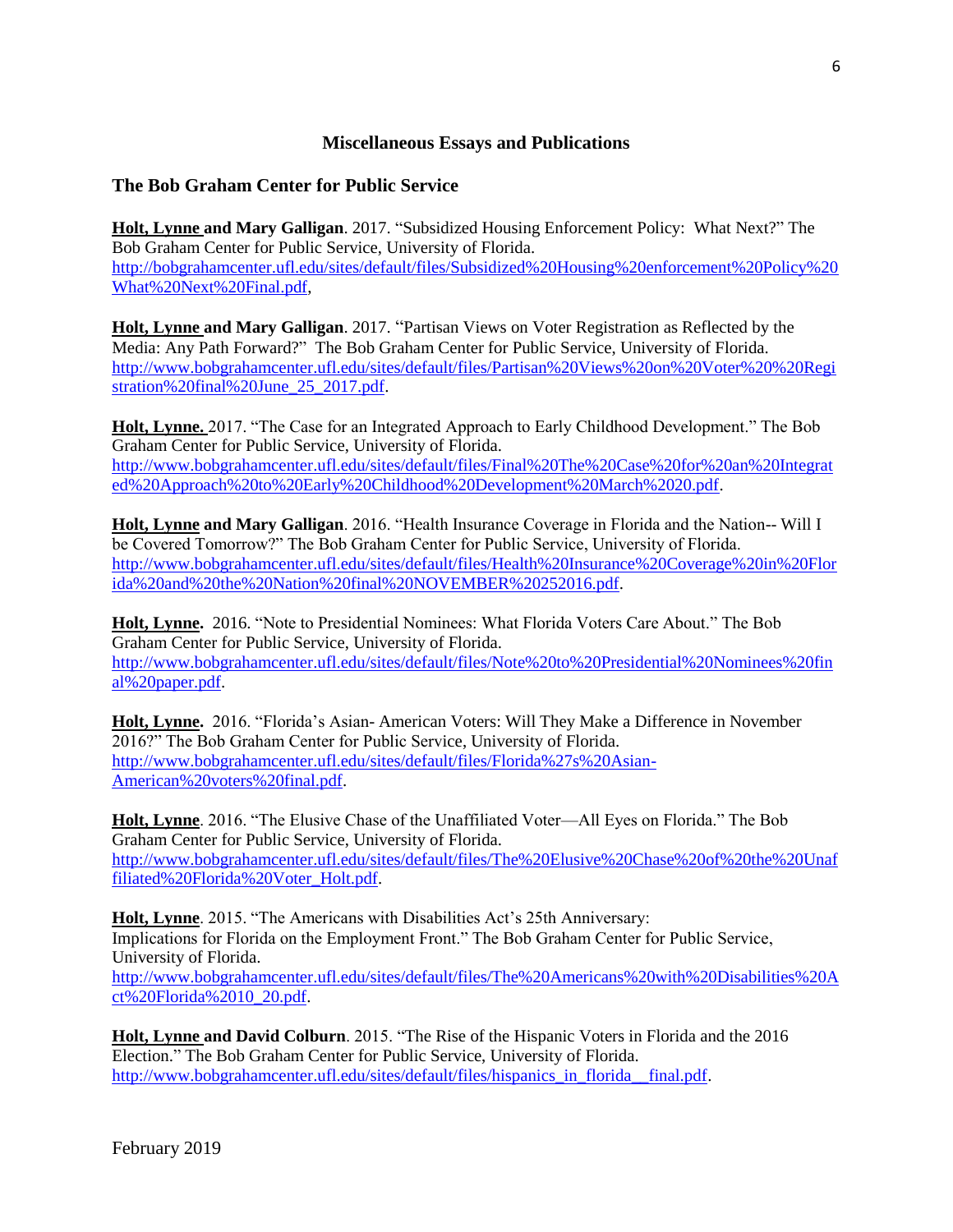**Holt, Lynne and David Colburn**. 2015. "Senior Citizens – Their Place in Florida's Past, Present, and Future." The Bob Graham Center for Public Service, University of Florida. [http://www.bobgrahamcenter.ufl.edu/sites/default/files/senior\\_citizens\\_\\_their\\_place\\_in\\_floridas\\_past\\_pre](http://www.bobgrahamcenter.ufl.edu/sites/default/files/senior_citizens__their_place_in_floridas_past_present_and_future_final_version.pdf)

sent and future final version.pdf.

**Holt, Lynne and David Colburn**. 2014. 'Florida Voters' Attitudes toward Immigration Reform." The Bob Graham Center for Public Service, University of Florida. [http://www.bobgrahamcenter.ufl.edu/sites/default/files/florida\\_voters\\_attitude\\_toward\\_\\_immigration\\_fin](http://www.bobgrahamcenter.ufl.edu/sites/default/files/florida_voters_attitude_toward__immigration_final_version_december_23__2014.pdf) [al\\_version\\_december\\_23\\_\\_2014.pdf.](http://www.bobgrahamcenter.ufl.edu/sites/default/files/florida_voters_attitude_toward__immigration_final_version_december_23__2014.pdf)

**Holt, Lynne**. 2014. "Revisiting Florida Voters' Attitudes toward Medicaid Expansion and the Federal Affordable Care Act." The Bob Graham Center for Public Service, University of Florida. [http://www.bobgrahamcenter.ufl.edu/sites/default/files/revisiting\\_aca\\_medicaid\\_final\\_version.pdf.](http://www.bobgrahamcenter.ufl.edu/sites/default/files/revisiting_aca_medicaid_final_version.pdf)

**Holt, Lynne.** 2014. "Florida Voters' Attitudes toward Allowing Undocumented Students to Receive In-State Tuition at Florida's Public Colleges and Universities." The Bob Graham Center for Public Service, University of Florida.

[http://www.bobgrahamcenter.ufl.edu/sites/default/files/instate\\_tuition\\_for\\_undocumented\\_students\\_\\_uplo](http://www.bobgrahamcenter.ufl.edu/sites/default/files/instate_tuition_for_undocumented_students__upload.pdf) [ad.pdf.](http://www.bobgrahamcenter.ufl.edu/sites/default/files/instate_tuition_for_undocumented_students__upload.pdf)

**Holt, Lynne and David Denslow**. 2014. "Florida Voters' Attitudes toward Expanding the Medicaid Program in the State." The Bob Graham Center for Public Service, University of Florida. [http://www.bobgrahamcenter.ufl.edu/sites/default/files/wp\\_florida\\_voters\\_attitude\\_toward\\_\\_medicaid\\_ex](http://www.bobgrahamcenter.ufl.edu/sites/default/files/wp_florida_voters_attitude_toward__medicaid_expansion_final_rev..pdf) pansion final rev..pdf.

## **The Askew Institute**

**Holt, Lynne.** 2013. "Changes in Florida Election Laws Since 2001." The Askew Institute, University of Florida.

[http://www.bobgrahamcenter.ufl.edu/sites/default/files/changes\\_in\\_florida\\_election\\_laws\\_since\\_2001\\_fin](http://www.bobgrahamcenter.ufl.edu/sites/default/files/changes_in_florida_election_laws_since_2001_final_april32013_0.pdf) [al\\_april32013\\_0.pdf.](http://www.bobgrahamcenter.ufl.edu/sites/default/files/changes_in_florida_election_laws_since_2001_final_april32013_0.pdf)

**Holt, Lynne.** 2012. "College of Central Florida: Opportunities for Change." The Askew Institute, University of Florida.

**Holt, Lynne, David Colburn, and Lynn Leverty.** 2012. "Stem Education and Innovation." Bureau of Economic and Business Research[. http://www.bebr.ufl.edu/articles/innovation-and-stem-education.](http://www.bebr.ufl.edu/articles/innovation-and-stem-education)

**Holt, Lynne.** 2009. "A Perfect Storm in Florida: Long-term Care." The Askew Institute, University of Florida.

[http://askew.clas.ufl.edu/sites/default/files/Microsoft%20Word%20-%20final%20long](http://askew.clas.ufl.edu/sites/default/files/Microsoft%20Word%20-%20final%20long-term%20care%20paper%20November%2022%202009.pdf)[term%20care%20paper%20November%2022%202009.pdf](http://askew.clas.ufl.edu/sites/default/files/Microsoft%20Word%20-%20final%20long-term%20care%20paper%20November%2022%202009.pdf)

**Herndon, Jill, and Lynne Holt.** 2006. "Recent Policy Changes in Medicaid and SCHIP Coverage for Children: What Works and What Doesn't?" The Askew Institute, University of Florida. [http://askew.clas.ufl.edu/sites/default/files/Medicaid-SCHIP%20essay\\_final.pdf](http://askew.clas.ufl.edu/sites/default/files/Medicaid-SCHIP%20essay_final.pdf)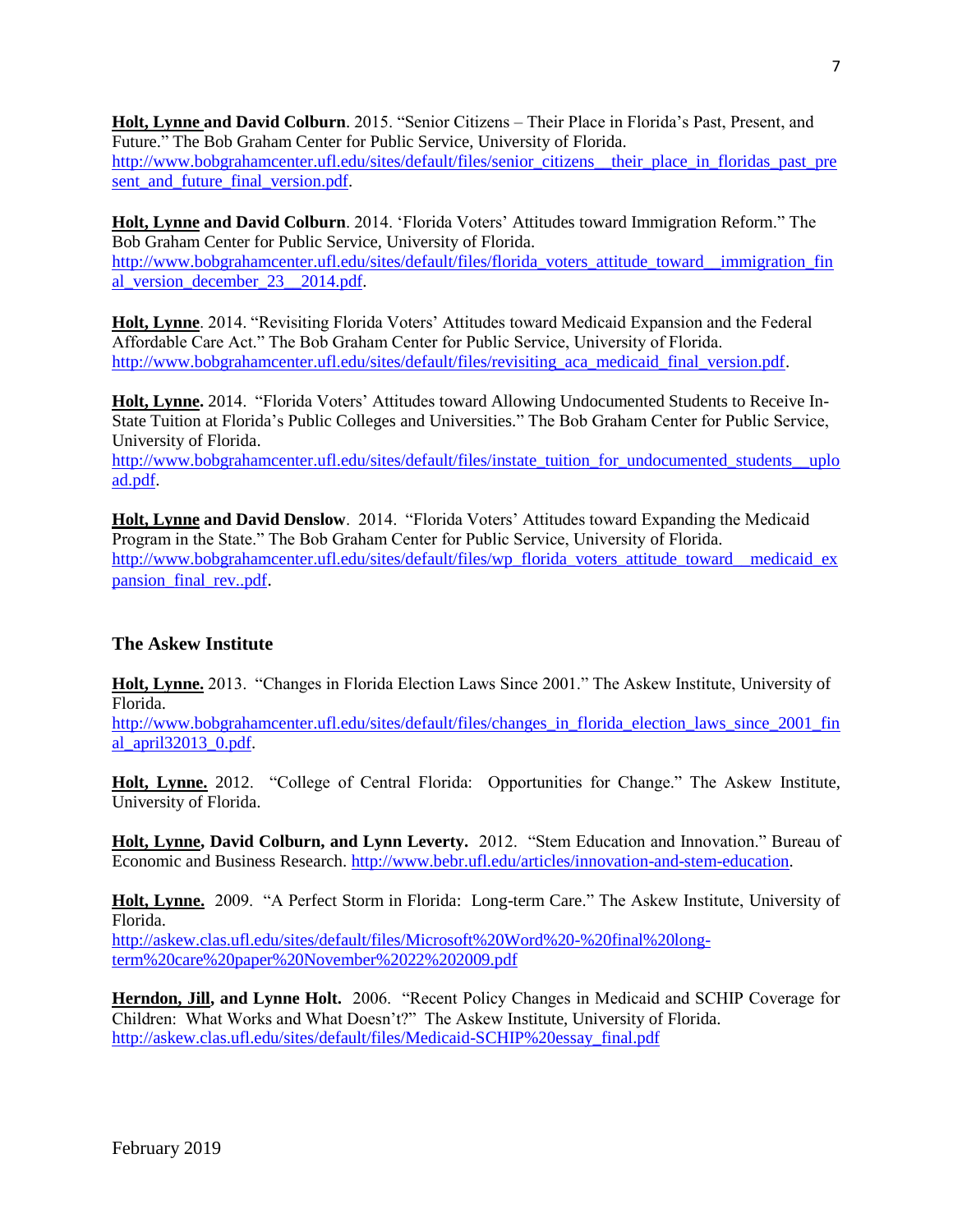**Holt, Lynne.** 2005. "Avoiding a Water Crisis in Florida: How Should Water Resources be Managed in Response to Growth?" Joint Meeting The Askew Institute and Public Utility Research Center, University of Florida [reprinted in *Florida Water Resources Journal*, (October):16-22.] <http://askew.clas.ufl.edu/sites/default/files/Final%20%20Askew%20Essay%20on%20Water.pdf>

**Holt, Lynne, and David Colburn.** 2004. "Confronting the Public Education Challenge in Florida." The Askew Institute, University of Florida, 16-22.

[http://askew.clas.ufl.edu/sites/default/files/Confronting%20the%20Public%20Education%20Challenge%](http://askew.clas.ufl.edu/sites/default/files/Confronting%20the%20Public%20Education%20Challenge%20in%20Florida.pdf) [20in%20Florida.pdf](http://askew.clas.ufl.edu/sites/default/files/Confronting%20the%20Public%20Education%20Challenge%20in%20Florida.pdf)

**Holt, Lynne, and David Colburn**. 2003. "The Health Care Crisis: Seeking Solutions for Florida and the Nation." The Askew Institute, University of Florida. [http://askew.clas.ufl.edu/sites/default/files/THE%20HEALTH%20CARE%20CRISIS%20–](http://askew.clas.ufl.edu/sites/default/files/THE%20HEALTH%20CARE%20CRISIS%20–%20Seeking%20Solutions%20for%20Florida%20and%20the%20Nation.pdf) [%20Seeking%20Solutions%20for%20Florida%20and%20the%20Nation.pdf](http://askew.clas.ufl.edu/sites/default/files/THE%20HEALTH%20CARE%20CRISIS%20–%20Seeking%20Solutions%20for%20Florida%20and%20the%20Nation.pdf)

**Holt, Lynne** (with assistance from David Colburn and Lynn Leverty). 2002. "Democracy and the Economy in Florida at a Time of National Crisis." The Askew Institute, University of Florida. [http://askew.clas.ufl.edu/sites/default/files/DEMOCRACY%20AND%20THE%20ECONOMY%20IN%2](http://askew.clas.ufl.edu/sites/default/files/DEMOCRACY%20AND%20THE%20ECONOMY%20IN%20FLORIDA%20AT%20A%20TIME%20OF%20NATIONAL%20CRISIS.pdf) [0FLORIDA%20AT%20A%20TIME%20OF%20NATIONAL%20CRISIS.pdf](http://askew.clas.ufl.edu/sites/default/files/DEMOCRACY%20AND%20THE%20ECONOMY%20IN%20FLORIDA%20AT%20A%20TIME%20OF%20NATIONAL%20CRISIS.pdf)

## **Bureau of Economic and Business Research**

**Holt, Lynne**. December 2014. "Trends in Alternative Fuel Cars, Solar Panels, and Internet Access and Use," (update of September 2013 paper), [http://warrington.ufl.edu/centers/purc/purcdocs/papers/1412\\_Holt\\_Trends%20in%20Alternative%20Fuel](http://warrington.ufl.edu/centers/purc/purcdocs/papers/1412_Holt_Trends%20in%20Alternative%20Fuel%20Cars_Solar%20Panels_Internet.pdf) [%20Cars\\_Solar%20Panels\\_Internet.pdf,](http://warrington.ufl.edu/centers/purc/purcdocs/papers/1412_Holt_Trends%20in%20Alternative%20Fuel%20Cars_Solar%20Panels_Internet.pdf)

**Holt, Lynne.** September 2013. "Trends in Alternative Fuel Cars, Solar Panels, and Internet Access and Use," [http://www.bebr.ufl.edu/articles/trends-alternative-fuel-cars-solar-panels-and-internet-access-and](http://www.bebr.ufl.edu/articles/trends-alternative-fuel-cars-solar-panels-and-internet-access-and-use)[use.](http://www.bebr.ufl.edu/articles/trends-alternative-fuel-cars-solar-panels-and-internet-access-and-use)

**Holt, Lynne, and David Colburn**. May 2011**.** "Florida and Orlando: Choosing the Future after the Recession," *Florida Focus* 7(**2): 1-11.** [Also, background reading for the Askew Institute's meeting on the topic]. [http://www.bebr.ufl.edu/files/FL%20Focus7\\_2\\_2011.pdf.](http://www.bebr.ufl.edu/files/FL%20Focus7_2_2011.pdf)

**Holt, Lynne.** February 2011. "Jacksonville: Choosing a Future," *Florida Focus*, 7(1): 1-15. [Also, background reading for the Askew Institute's meeting on the topic]. [http://www.bebr.ufl.edu/files/FL%20Focus%207\\_1\\_2011.pdf](http://www.bebr.ufl.edu/files/FL%20Focus%207_1_2011.pdf)

**Holt, Lynne, and Bob Lotfinia.** March 2009. "Increasing Florida's Sales Tax Revenue from Internet Purchases," Bureau of Economic and Business Research, *Florida Focus*, 5(1): 1-7. [http://www.bebr.ufl.edu/files/FloridaFocus5\\_1\\_2009.pdf](http://www.bebr.ufl.edu/files/FloridaFocus5_1_2009.pdf)

**Holt, Lynne, and Carol Jacobson Larson**. November 2008. "Consumers' Attitudes toward Energy Conservation and Energy Efficiency: The Role of Electric Rates," Bureau of Economic and Business Research, *Florida Focus,* 4(4): 1-7. [https://www.bebr.ufl.edu/files/FloridaFocus4\\_4\\_2008.pdf](https://www.bebr.ufl.edu/files/FloridaFocus4_4_2008.pdf)

**Holt, Lynne, and Susan A. MacManus.** March 2008. "Consumer Protection in the Digital Age." Bureau of Economic and Business Research, *Florida Focus*, 4(2): 1-18. [Also, background reading for the Askew Institute's meeting on the topic]. [http://www.bebr.ufl.edu/system/files/FloridaFocus4\\_2\\_2008\\_0.pdf](http://www.bebr.ufl.edu/system/files/FloridaFocus4_2_2008_0.pdf)

February 2019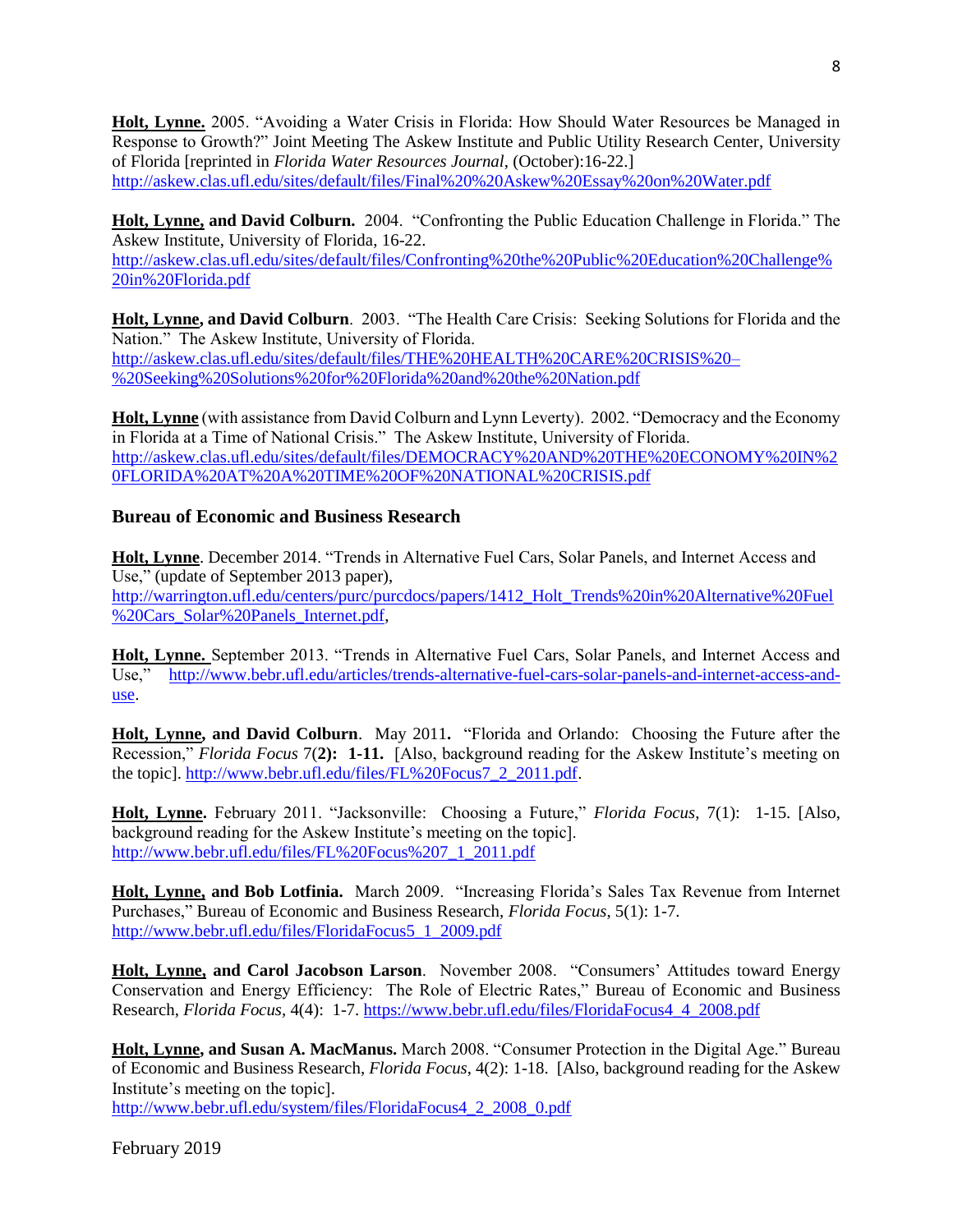**Dewey, Jim, David Denslow, Lynne Holt, Bob Lotfinia.** January 2008. "Economic Implications of Florida's Property Tax Amendment." Bureau of Economic and Business Research, *Florida Focus,* 4(1):1- 10.

[https://www.bebr.ufl.edu/system/files/FloridaFocus4\\_1\\_2008\\_1.pdf](https://www.bebr.ufl.edu/system/files/FloridaFocus4_1_2008_1.pdf)

## **Working Papers**

## **Public Utility Research Center**

**Holt, Lynne and Mary Galligan.** 2017. "State Public Utility Commissions' Role in Cybersecurity and Physical Security Issues: Trade-Offs and Challenges." University of Florida, Warrington College of Business, PURC Working Paper. [https://bear.warrington.ufl.edu/centers/purc/docs/papers/1707\\_STATE\\_PUC\\_ROLE\\_Cybersecurity\\_12\\_1](https://bear.warrington.ufl.edu/centers/purc/docs/papers/1707_STATE_PUC_ROLE_Cybersecurity_12_12_17.pdf) [2\\_17.pdf.](https://bear.warrington.ufl.edu/centers/purc/docs/papers/1707_STATE_PUC_ROLE_Cybersecurity_12_12_17.pdf)

**Holt, Lynne and Mary Galligan.** 2017. "Utility-Led Community Solar - A "Win-Win" for Customers & Electric Utilities?" University of Florida, Warrington College of Business, PURC Working Paper. [http://warrington.ufl.edu/centers/purc/purcdocs/papers/1701\\_Holt\\_Utility-](http://warrington.ufl.edu/centers/purc/purcdocs/papers/1701_Holt_Utility-Led%20Community%20Solar.pdf)[Led%20Community%20Solar.pdf.](http://warrington.ufl.edu/centers/purc/purcdocs/papers/1701_Holt_Utility-Led%20Community%20Solar.pdf)

**Holt, Lynne**. 2015. "Political Implications of the Clean Power Plan for the 2016 Presidential Election." Warrington College of Business, University of Florida, PURC Working Paper. [http://warrington.ufl.edu/centers/purc/purcdocs/papers/1503\\_Holt\\_Political%20Implications%20of%20th](http://warrington.ufl.edu/centers/purc/purcdocs/papers/1503_Holt_Political%20Implications%20of%20the%20Clean%20Power%20Plan%20for%20the%202016%20Presidential%20Election%20final.pdf) [e%20Clean%20Power%20Plan%20for%20the%202016%20Presidential%20Election%20final.pdf.](http://warrington.ufl.edu/centers/purc/purcdocs/papers/1503_Holt_Political%20Implications%20of%20the%20Clean%20Power%20Plan%20for%20the%202016%20Presidential%20Election%20final.pdf)

**Holt, Lynne, and Mary K. Galligan.** 2013. "EU Energy Efficiency Regulation and Governance: Lessons for the US."

**Holt, Lynne, Theodore Kury, Sanford V. Berg, and Mark A. Jamison.** 2009. "The Changing Electric System Architecture." University of Florida, Department of Economics, PURC Working Paper. [http://warrington.ufl.edu/purc/purcdocs/papers/0912\\_Holt\\_Changing\\_Electric\\_System.pdf](http://warrington.ufl.edu/purc/purcdocs/papers/0912_Holt_Changing_Electric_System.pdf)

**Holt, Lynne, and Mark A. Jamison.** 2006. "Making Telephone Service Affordable for Low-Income Households: An Analysis of Lifeline and Link-Up Telephone Programs in Florida." University of Florida, Department of Economics, PURC Working Paper. [http://warrington.ufl.edu/purc/purcdocs/papers/0605\\_Holt\\_Make\\_Telephone\\_Service.pdf](http://warrington.ufl.edu/purc/purcdocs/papers/0605_Holt_Make_Telephone_Service.pdf)

**Holt, Lynne, and Paul M. Sotkiewicz.** 2006 (rev.2007). "Understanding Fuel Diversity Trade-Offs and Risks: Making Decisions for the Future." University of Florida, Department of Economics, PURC Working Paper. [http://warrington.ufl.edu/purc/purcdocs/papers/0702\\_Holt\\_Understanding\\_Fuel\\_Diversity.pdf](http://warrington.ufl.edu/purc/purcdocs/papers/0702_Holt_Understanding_Fuel_Diversity.pdf)

**Jamison, Mark A., Lynne Holt, and Sanford V. Berg.** 2005. "Mechanisms to Mitigate Regulatory Risk in Private Infrastructure Investment: A Survey of the Literature." University of Florida, Department of Economics, PURC Working Paper.

[http://warrington.ufl.edu/purc/purcdocs/papers/0504\\_Jamison\\_Mechanisms\\_to\\_Mitigate.pdf](http://warrington.ufl.edu/purc/purcdocs/papers/0504_Jamison_Mechanisms_to_Mitigate.pdf)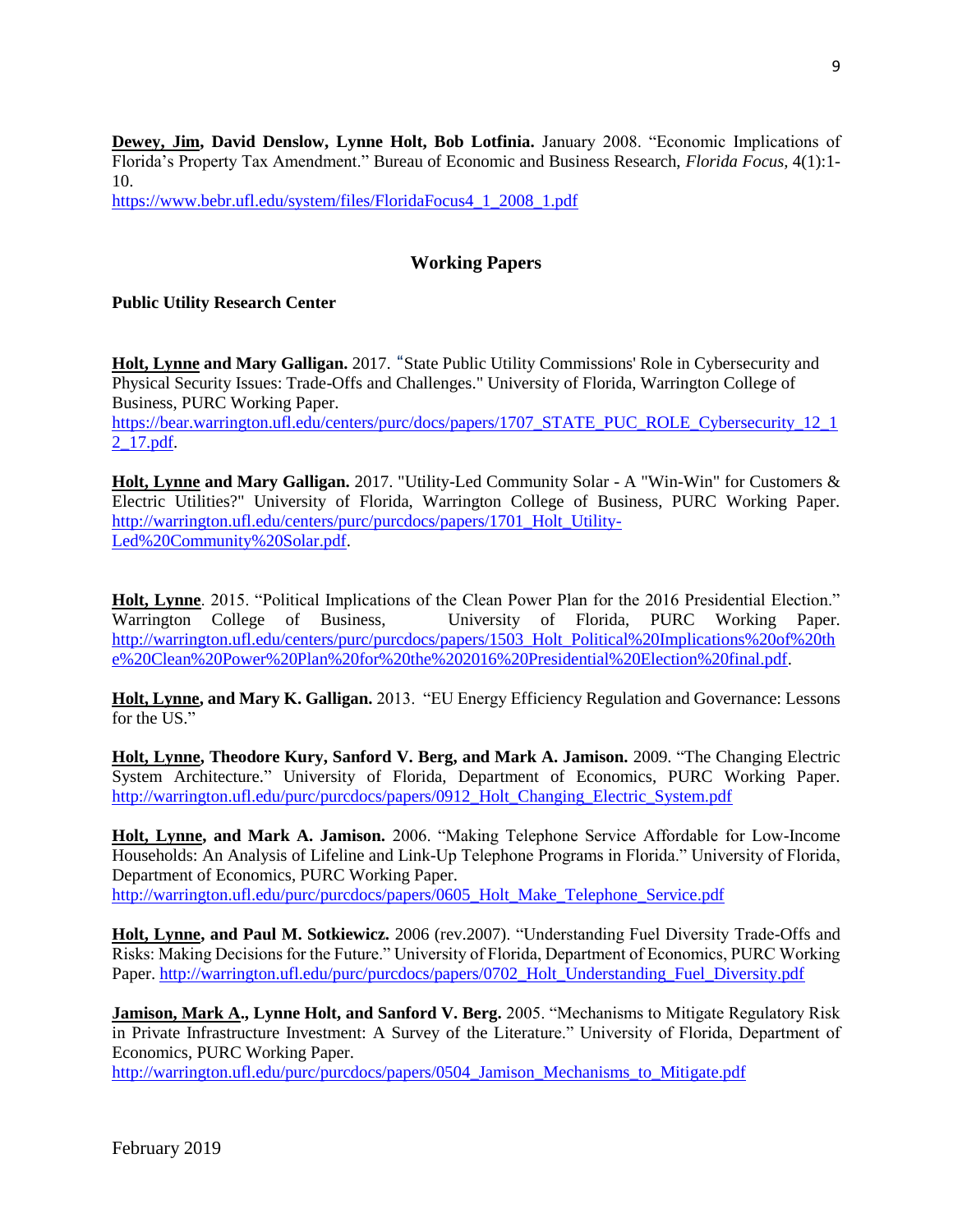## **Professional Activities**

### 2001-Present **Public Utility Research Center**

- Served on a panel at a conference "Utility Commissioners/Wall Street Dialogue." The conference was held in New York City on May 9-10, 2016.
- Reviewed a paper for *Telecommunications Policy* in 2016.
- Reviewed four papers for *Telecommunications Policy* in 2014.
- Served on a panel at the annual meeting of NARUC, Orlando, FL, November 17, 2013.
- Presented a paper at a conference "Energy Transitions: Regulation of Energy Markets at National, European and International Levels." The meeting was held at the University of Eastern Finland in Joensuu, Finland on March 4-5, 2013.
- Helped organize and facilitated at the Pressing Issues in World Energy Policy conference sponsored by the Robert F. Lanzillotti Public Policy Research Center (PPRC) in the University of Florida Warrington College of Business Administration, in partnership with PURC. The meeting was held on March 30-31, 2012 in Gainesville, FL.
- Reviewed papers in 2012 for *Telecommunications Policy* and *Government Information Quarterly*.
- Reviewed a paper in 2011 for *Policy and Society.*
- Helped organize and facilitated at the U.S. Energy Policy in Transition conference sponsored by the Robert F. Lanzillotti Public Policy Research Center (PPRC) in the University of Florida Warrington College of Business Administration, in partnership with PURC. The meeting was held on March 18-19, 2010 in Gainesville, FL.
- Involved in planning for Wireless U. Communications Policy Seminar, including the writing of a whitepaper titled "The Booming Wireless Industry: A Role for State Policies," in October 2009 in San Diego, CA sponsored by PURC, the National Conference of State Legislatures, and CTIA – The Wireless Association.
- Served as a panelist at the Public Utility Symposium, Utility Infrastructure: Its Current State, Solutions, and Who Pays? in September 2009 in Columbia, Missouri "A Framework for Resolving Conflicts and Identifying Trade-offs: Examples from the Electricity and Water Sectors".
- Served as a panelist at Implementing the Broadband Stimulus: Maximizing Benefits and Monitoring Performance conference in February 2009 in Washington D.C "Setting Goals and Measuring the Effectiveness of the Stimulus: How Will We Know if the Stimulus is Working as Planned?"
- Served as a panelist at Communicopia: Market Dynamics in Telecommunications conference in November 2008 in Tallahassee. "What Do Broadband Metrics Tell Us?"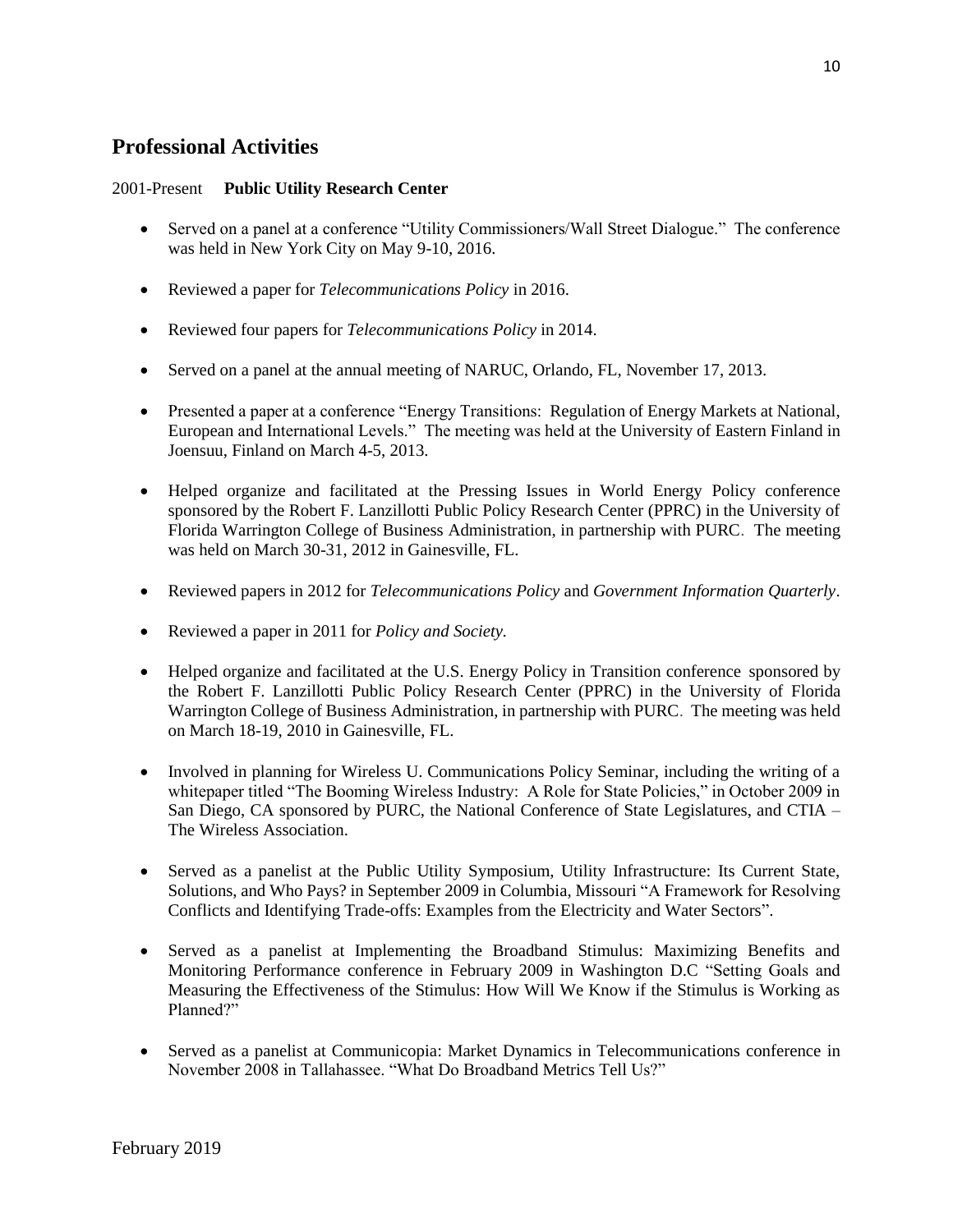- Involved in planning for Wireless U. Communications Policy Seminar in November 2008 in Tampa, FL sponsored by PURC, the National Conference of State Legislatures, and CTIA – The Wireless Association.
- For *Telecommunications Policy* reviewed accuracy of a paper under consideration (2008).
- Presented at Telecommunications Infrastructure and Economic Performance conference in October 2008 in Paris, France. "The Impact of Broadband on Economic Growth: Implications from Experiences in the U.S." [with Mark Jamison]
- Served as a panelist on September 27, 2007 in Tallahassee: "2007 Florida Telecom Legislative Update" sponsored by the Florida Chapter of the Federal Communications Bar Association.
- Helped with planning of and sometimes moderating panels at PURC's annual meetings (ongoing, annually).
- Helped with various aspects of the following PURC Fall Roundtables:
	- o "Apples-Apples or Apples-Oranges? Asymmetric Policies in Telecommunications" and "Understanding Fuel Diversity Trade-offs and Risks: Making Decisions for the Future," October 30-31, 2006, Tallahassee, FL.
	- o "Who Should Regulate Telecommunications? Regulators, Markets or Antitrust," October 19, 2005, Tallahassee, FL.
	- o "Is the Tail Wagging the Dog in Communications Policy?" September 29, 2004, Tallahassee, FL.
- Participated in a workshop organized by the National Science Foundation on "Resilient and Sustainable Infrastructures," December 4-5, 2006, Washington, D.C.
- Completed a grant writing program in Tallahassee in 2004.
- Reviewed draft version of a manuscript by Pinar Dogan, "Vertical Relations and Connectivity in the Internet." *Communications & Strategies*, 47(3): 3rd quarter 2002, 87-103.

## **The Bob Graham Center for Public Service**

- Drafted an outline that synthesized staff input on ideas for fundraising and strategic planning, April 3, 2017.
- Drafted a paper on an approach for fundraising for the Bob Graham Center, "How to think about fundraising—looking toward the next 10 years," March 29, 2017.
- Facilitated a discussion group at the Provost Symposium, "UF's Strategic Goals: A Path to Implementation," University of Florida, January 28-29, 2016.

## **The Askew Institute**

• Took the lead in organizing the following meetings:

"Consumer Protection in the Digital Age," March 17, 2008, Tallahassee, FL.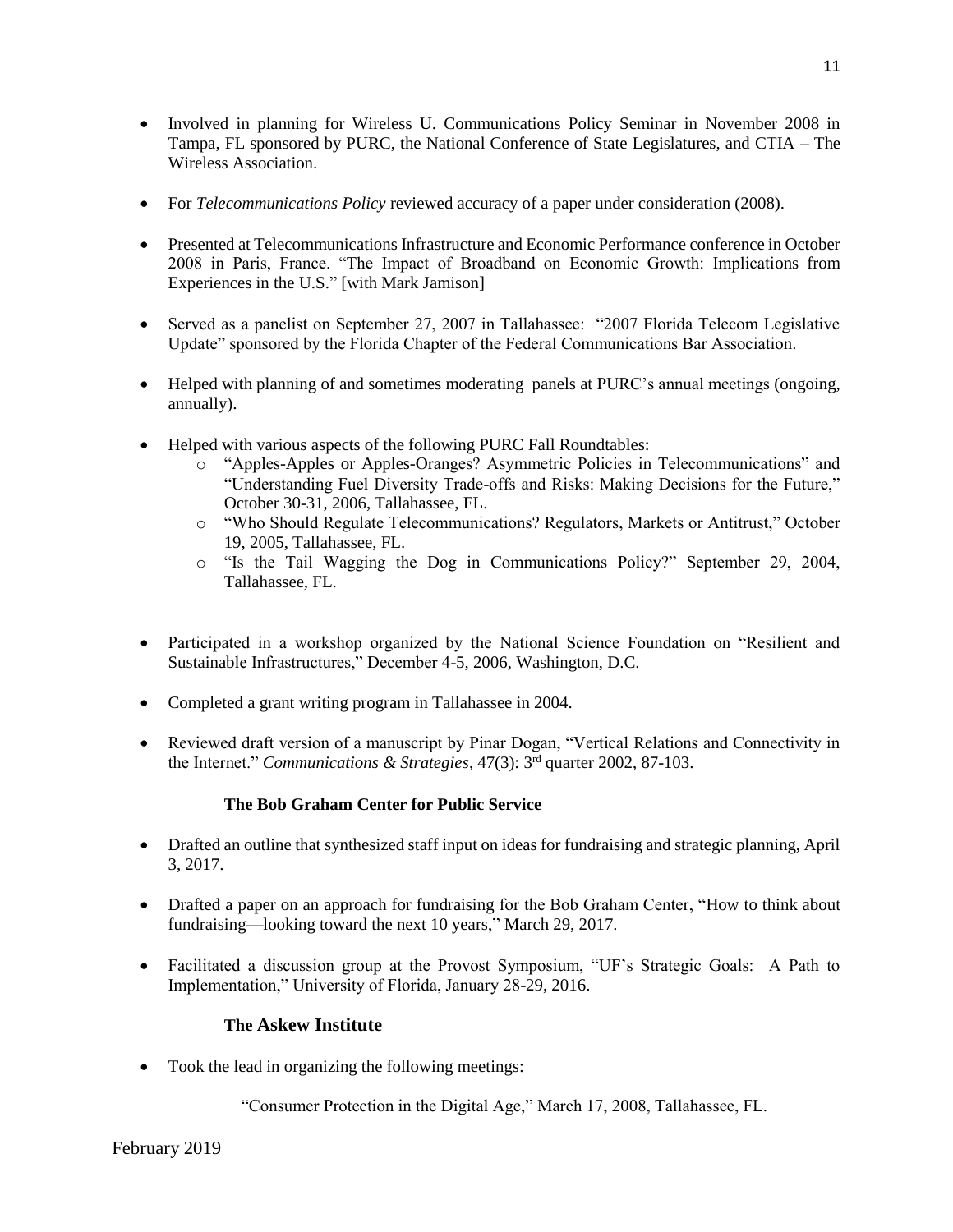"Unleashing the Creativity and Potential of Seniors," October 13, 2006, for Oak Hammock in Gainesville, FL.

"Recent Policy Changes in Medicaid and SCHIP Coverage for Children," (with Jill Herndon, Institute for Child Health Policy), September 14-15, 2006, Gainesville, FL.

"How Should Florida's Water Supply be Managed in Response to Growth?" (with the Public Utility Research Center), March 31-April, 2005, Orlando, FL.

Askew Urban Forum Breakfast Series in partnership with Gainesville Area Chamber of Commerce: 2004.

Oak Hammock Book Series in 2004-2005 in Gainesville, FL.

Civic Education Workshop for Florida high school teachers, June 10-13, 2002, Gainesville, FL.

• Helped with various aspects of the following meetings:

Strategic planning effort for College of Central Florida, November 14, 2012, Ocala, FL.

"Orlando: Choosing our Future after the Great Recession," May 18, 2011, Orlando, FL.

"Jacksonville: Choosing a Future," January 28, 2011, Jacksonville, FL.

"Financing Long-Term Care in Florida: Finding Ways to Meet the Challenge," October 30, 2009, Orlando, FL.

"Building Community around Florida's 4 Generations: Where Should We Begin?" February 7-8, 2008, Gainesville, FL.

"The Future of Higher Education in Florida," May 14-15, 2007, Tallahassee, FL.

"Abuse and Neglect: Building Partnerships to Meet Children's Needs," March 30-31, 2006, Gainesville, FL.

"Plan, Recover and Reassess: Coordinating Responses to Hurricanes in Florida," January 19-20, 2006, Tampa, FL.

"The Role of Philanthropic Organizations in Florida's Civil Society," May 13-15, 2004, Orlando, FL.

"Confronting the Public Education Challenge in Florida," February 5-7, 2004, Gainesville, FL.

"The Health Care Crisis: Seeking Solutions for Florida and the Nation" (including meetings on health funding issues for North Central Florida Health Planning Council, now the WellFlorida Council), 2003, Gainesville, FL.

"Constitutional Amendment Process in Florida: Citizen's Initiative," November 8, 2002, Tallahassee, FL.

"Democracy and the Economy in Florida at a Time of National Crisis," spring 2002, Gainesville, FL.